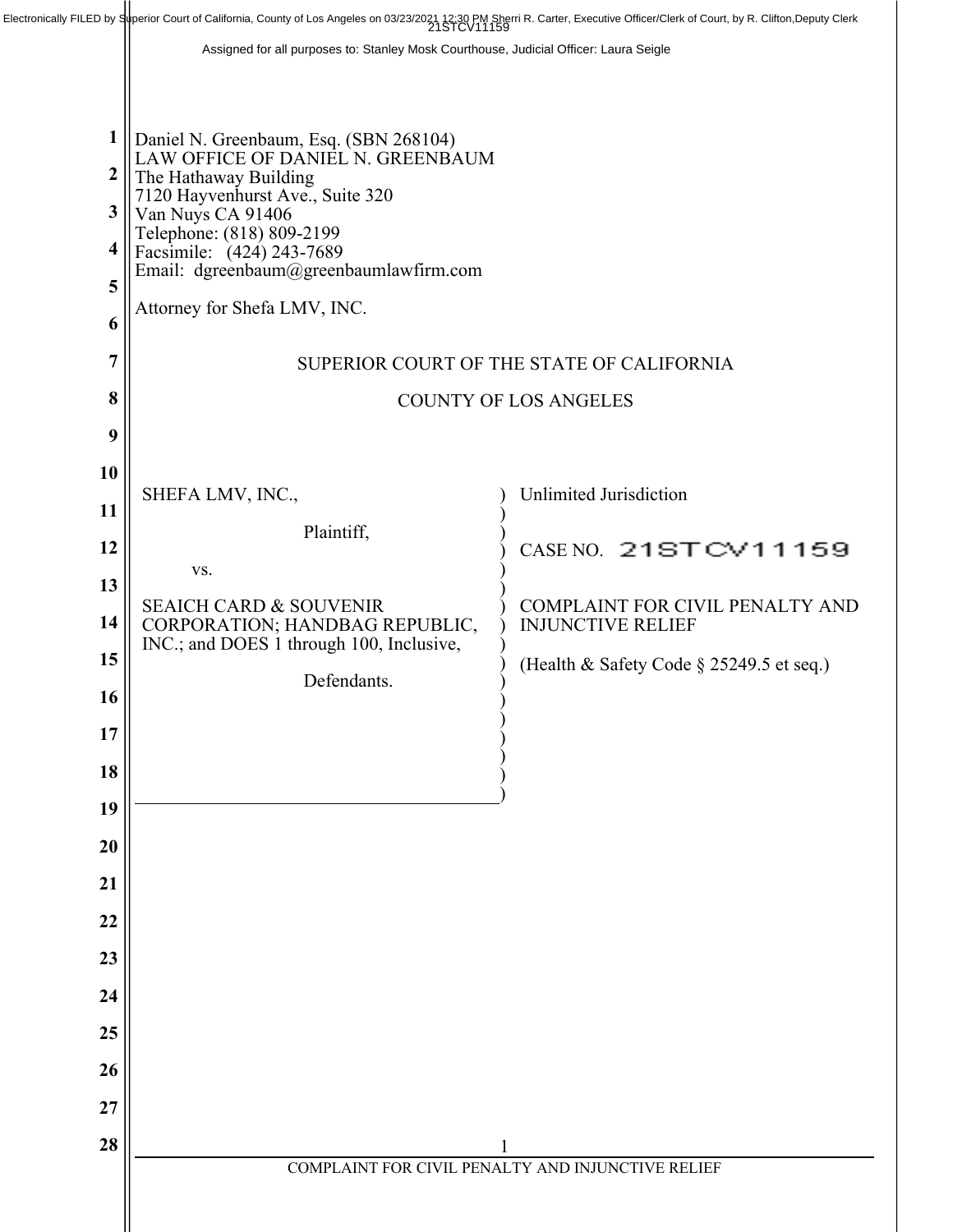**1**

Plaintiff, Shefa LMV, INC., hereby alleges:

**2 3 4 5 6 7 8 9 10 11 12 13 14 15 16 17 18 19 20 21 22 23 24 25 26 27 28**  $\parallel$  2 COMPLAINT FOR CIVIL PENALTY AND INJUNCTIVE RELIEF **I. PRELIMINARY STATEMENT** 1. This complaint seeks to remedy the failure of Defendants to warn persons of exposure to Di[2-Ethylhexyl] Phthalate ("DEHP"), a chemical known to the State of California to cause cancer and/or reproductive harm. 2. Under the Safe Drinking Water and Toxic Enforcement Act of 1986, Health & Safety Code § 25249.6 (also known as "Proposition 65") businesses must provide persons with a "clear and reasonable warning" before exposing individuals to chemicals known to the state to cause cancer, birth defects or other reproductive harm. **II. PARTIES** 3. Plaintiff is a non-profit public benefit corporation formed pursuant to the laws of the State of California, made up of California citizens, represented by and through its counsel of record, the Law Office of Daniel N. Greenbaum. 4. Health & Safety Code § 25249.7(d) provides that actions to enforce Proposition 65 may be brought by "any person in the public interest." 5. Defendant SEAICH CARD & SOUVENIR CORPORATION, is a business entity with ten or more employees that sells, or has, at times relevant to this complaint, authorized the manufacture, distribution, or sale of plastic purse products manufactured by or for Defendant, imported by or for Defendant, or distributed or sold by or for Defendant, including, but not limited to, Handmade Donna Bella Maisie Tote; UPC: 20112120034; Item No: S-0142, that contain DEHP, for sale within the State of California, without first giving clear and reasonable warning. 6. Defendant HANDBAG REPUBLIC, INC., is a business entity with ten or more employees that sells, or has, at times relevant to this complaint, authorized the manufacture, distribution, or sale of plastic purse products manufactured by or for Defendant, imported by or for Defendant, or distributed or sold by or for Defendant, including, but not limited to, Handmade Donna Bella Maisie Tote; UPC: 20112120034; Item No: S-0142, that contain DEHP, for sale within the State of California, without first giving clear and reasonable warning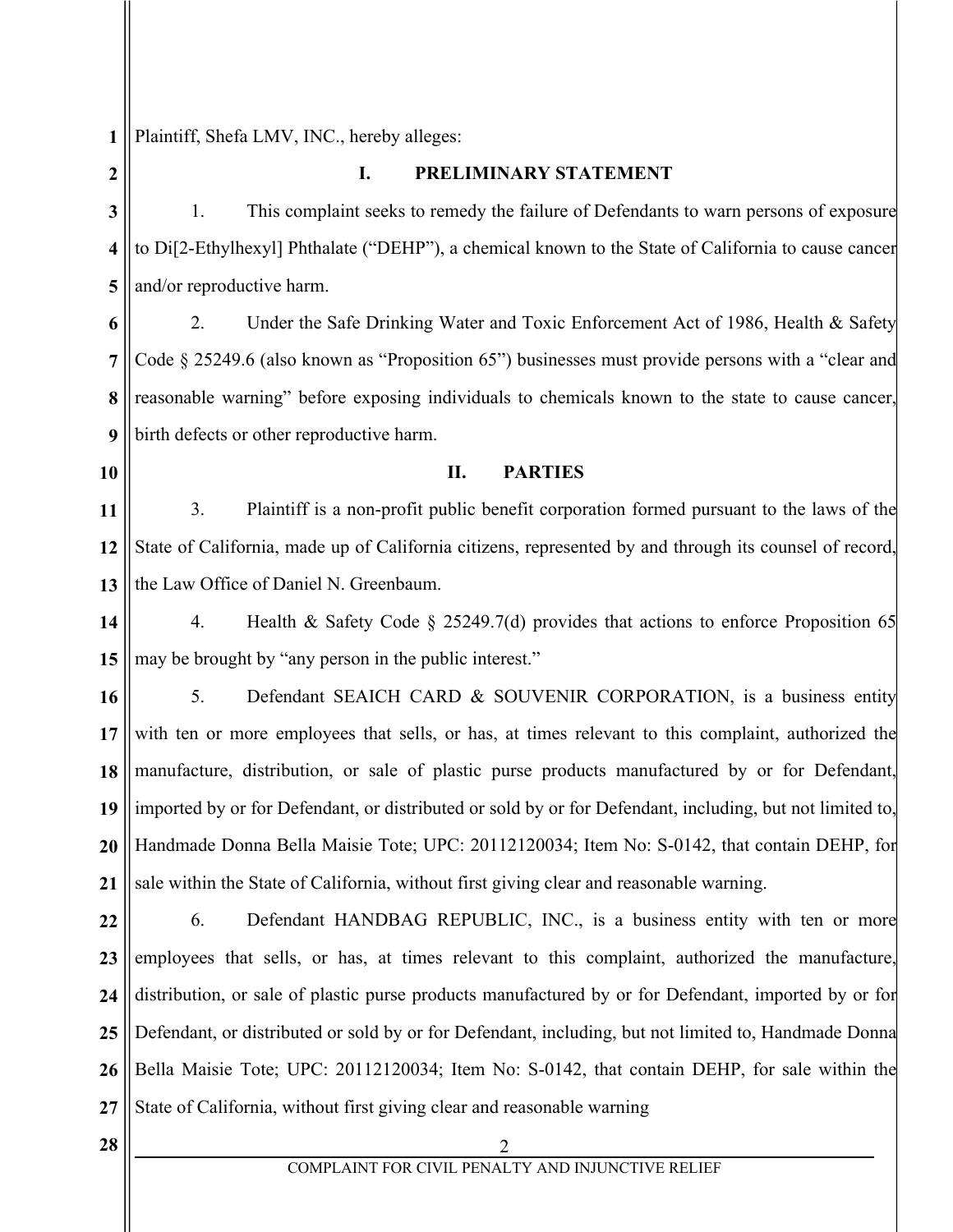**1 2 3 4 5 6 7** 7. The identities of DOES 1 through 100 are unknown to Plaintiff at this time; however, Plaintiff suspects they are business entities with at least ten or more employees that at all times relevant to this complaint, authorized the manufacture, distribution, or sale of plastic purse products manufactured by or for Defendant, imported by or for Defendant, or distributed or sold by or for Defendant, including, but not limited to, Handmade Donna Bella Maisie Tote; UPC: 20112120034; Item No: S-0142, that contain DEHP, for sale within the State of California, without first giving clear and reasonable warning.

**8 9 10 11 12 13** 8. Defendants named in paragraphs 5 through 7 have at all times relevant to this complaint, authorized the manufacture, distribution, or sale of plastic purse products manufactured by or for Defendant, imported by or for Defendant, or distributed or sold by or for Defendant, including, but not limited to, Handmade Donna Bella Maisie Tote; UPC: 20112120034; Item No: S-0142, that contain DEHP (hereinafter "PRODUCTS"), for sale within the State of California, without first giving clear and reasonable warning.

**14**

## **III. JURISDICTION AND VENUE**

**15 16** 9. This Court has jurisdiction pursuant to California Constitution Article VI, section 10, because this case is a cause not given by statute to other trial courts.

**17 18 19 20 21** 10. This Court has jurisdiction over Defendants, because they are business entities that do sufficient business, have sufficient minimum contacts in California, or otherwise intentionally avail themselves of the California market, through the sale, marketing, and use of its products in California, to render the exercise of jurisdiction over it by the California courts consistent with traditional notions of fair play and substantial justice.

**22 23** 11. Venue is proper in this Court because the cause, or part thereof, arises in Los Angeles County because Defendant's products are sold and consumed in this county.

**24**

## **IV. STATUTORY BACKGROUND**

**25 26** 12. The Safe Drinking Water and Toxic Enforcement Act of 1986 is an initiative statute passed as "Proposition 65" by a vote of the people in November of 1986.

**27**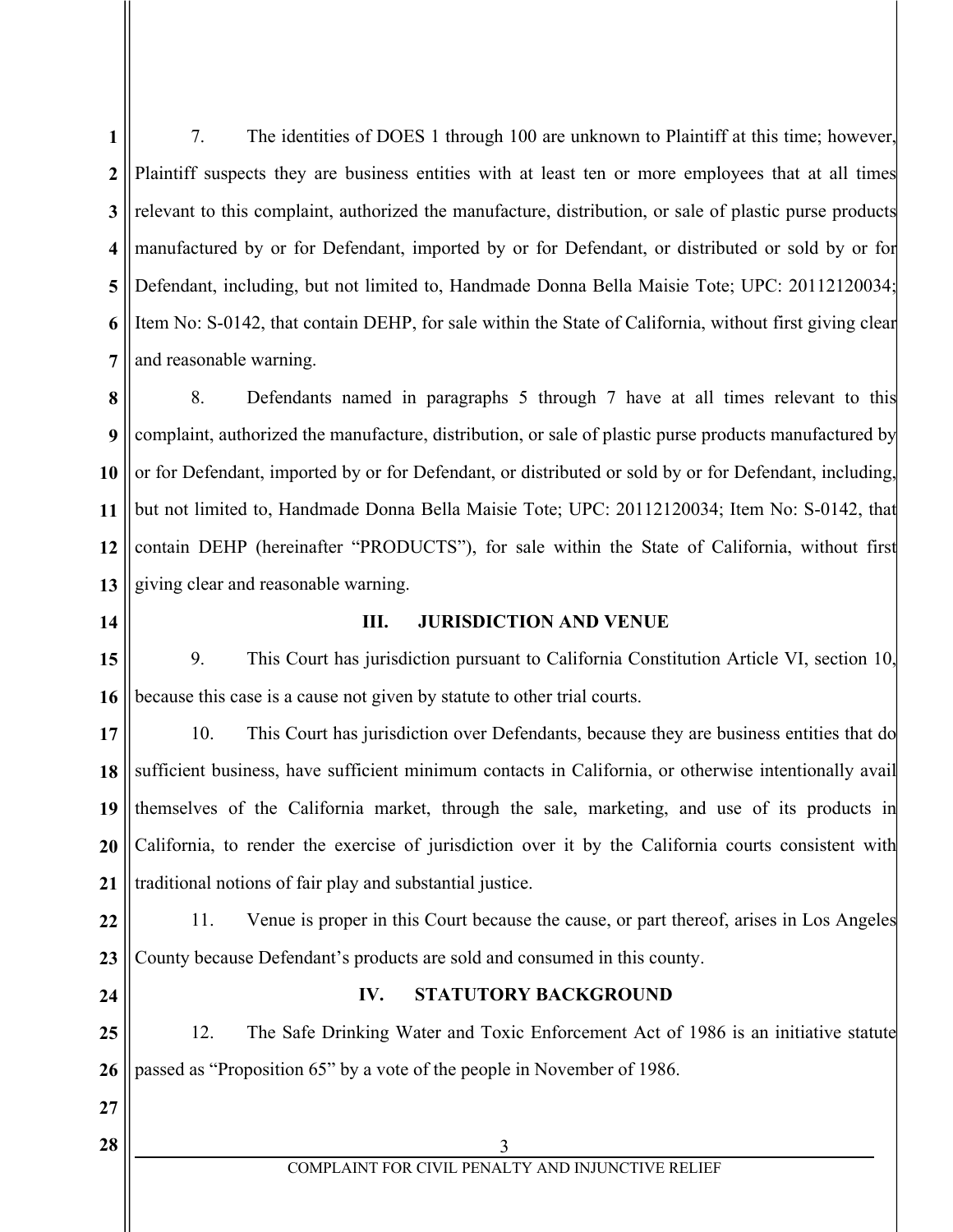**1 2 3 4 5 6 7 8 9 10 11 12 13 14 15 16 17 18 19 20 21 22 23 24 25 26 27 28** 4 13. The warning requirement of Proposition 65 is contained in Health & Safety Code § 25249.6, which provides: No person in the course of doing business shall knowingly and intentionally expose any individual to a chemical known to the state to cause cancer or reproductive toxicity without first giving clear and reasonable warning to such individual, except as provided in Section 25249.10. 14. An exposure to a chemical in a consumer product is one "which results from a person's acquisition, purchase, storage, consumption, or other reasonably foreseeable use of a consumer good, or any exposure that results from receiving a consumer service." (27 CCR 25602(b)) 15. Proposition 65 establishes a procedure by which the State develops a list of chemicals "known to the State to cause cancer or reproductive toxicity." (Health & Safety Code § 25249.8.) 16. No warning need be given concerning a listed chemical until one year after the chemical first appears on the list. (Health & Safety Code  $\S 25249.10(b)$ .) 17. Any person "violating or threatening to violate" the statute may be enjoined in any court of competent jurisdiction. (Health & Safety Code, § 25249.7.) 18. To "threaten to violate" is defined to mean "to create a condition in which there is a substantial probability that a violation will occur." (Health & Safety Code  $\S 25249.11(e)$ .) 19. In addition, violators are liable for civil penalties of up to \$2,500 per day for each violation, recoverable in a civil action. (Health & Safety Code § 25249.7 (b).) 20. Actions to enforce the law "may be brought by the Attorney General in the name of the People of the State of California [or] by any district attorney [or] by any City Attorney of a City having a population in excess of  $750,000...$  (Health & Safety Code § 25249.7(c).) 21. Private parties are given authority to enforce Proposition 65 "in the public interest," but only if the private party first provides written notice of a violation to the alleged violator, the Attorney General, and every District Attorney in whose jurisdiction the alleged violation occurs. 22. If no public prosecutors commence enforcement within sixty days, then the private party may sue. (Health & Safety Code § 25249.7(d).)

## COMPLAINT FOR CIVIL PENALTY AND INJUNCTIVE RELIEF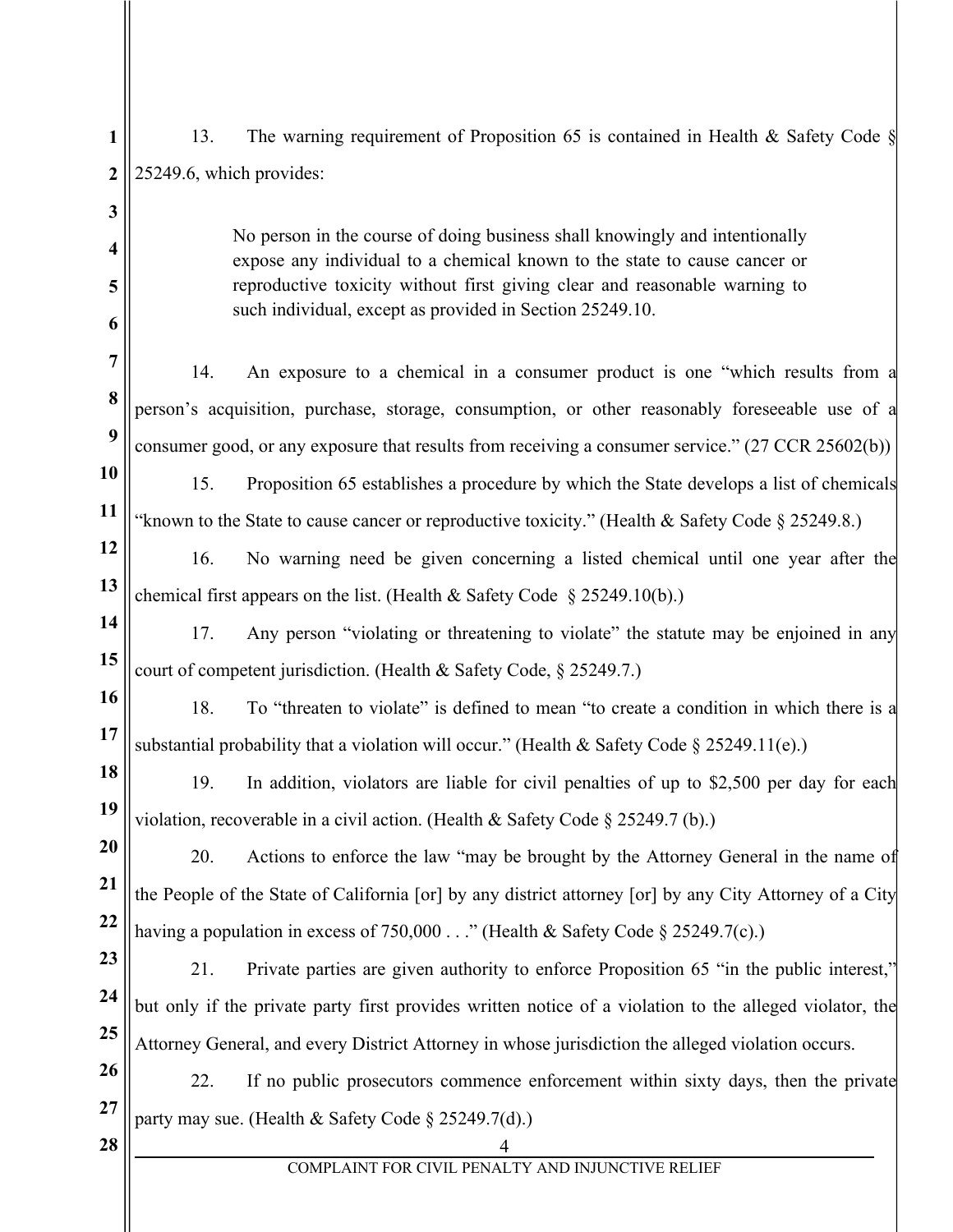| 1                | <b>FACTS</b><br>V.                                                                                |  |
|------------------|---------------------------------------------------------------------------------------------------|--|
| $\boldsymbol{2}$ | 23.<br>DEHP was placed on the Governor's list of chemicals known to the State to cause            |  |
| 3                | cancer on January 1, 1988. (27 CCR 27001(b))                                                      |  |
| 4                | 24.<br>DEHP was placed on the Governor's list of chemicals known to the State to cause            |  |
| 5                | reproductive toxicity on October 24, 2003. (27 CCR 27001(b))                                      |  |
| 6                | 25.<br>Defendant SEAICH CARD & SOUVENIR CORPORATION and Defendant                                 |  |
| 7                | HANDBAG REPUBLIC, INC. are the manufacturers and distributors of the PRODUCTS for use by          |  |
| 8                | individuals in the home and other endeavors.                                                      |  |
| 9                | 26.<br>The PRODUCTS are sold through various retailers, including but not limited to              |  |
| <b>10</b>        | Overstock.com, to consumers located in California for use by citizens of the State of California. |  |
| 11               | On March 25, 2020, Plaintiff's expert prepared a report summarizing the results of<br>27.         |  |
| 12               | analysis on the PRODUCTS, including the amount of the DEHP in the product.                        |  |
| 13               | 28.<br>Based on the levels, Plaintiff's expert opined that use of the PRODUCTS would lead         |  |
| 14               | to exposure to DEHP above the safe harbor levels set by the Office of Environment Health Hazard   |  |
| 15               | Assessment (OEHHA).                                                                               |  |
| 16               | Based on that report and opinion, Plaintiff and its counsel prepared a Notice of<br>29.           |  |
| 17               | Violation.                                                                                        |  |
| 18               | Pursuant to the statute and regulations referenced above, on April 6, 2020, Plaintiff<br>30.      |  |
| 19               | served the Notices of Violation on the Office of the Attorney General, Defendants, as well as all |  |
| 20               | required public agencies.                                                                         |  |
| 21               | Plaintiff is unaware of any governmental prosecution against Defendants.<br>31.                   |  |
| 22               | At least sixty days have elapsed since service of the Notice of Violation.<br>32.                 |  |
| 23               | Based upon consultation with experts, Plaintiff alleges that individuals who purchase,<br>33.     |  |
| 24               | handle, or use the PRODUCTS are exposed to DEHP chiefly through:                                  |  |
| 25               | contact between the item and the skin;<br>a.                                                      |  |
| 26               |                                                                                                   |  |
| 27               |                                                                                                   |  |
| 28               | 5                                                                                                 |  |
|                  | COMPLAINT FOR CIVIL PENALTY AND INJUNCTIVE RELIEF                                                 |  |
|                  |                                                                                                   |  |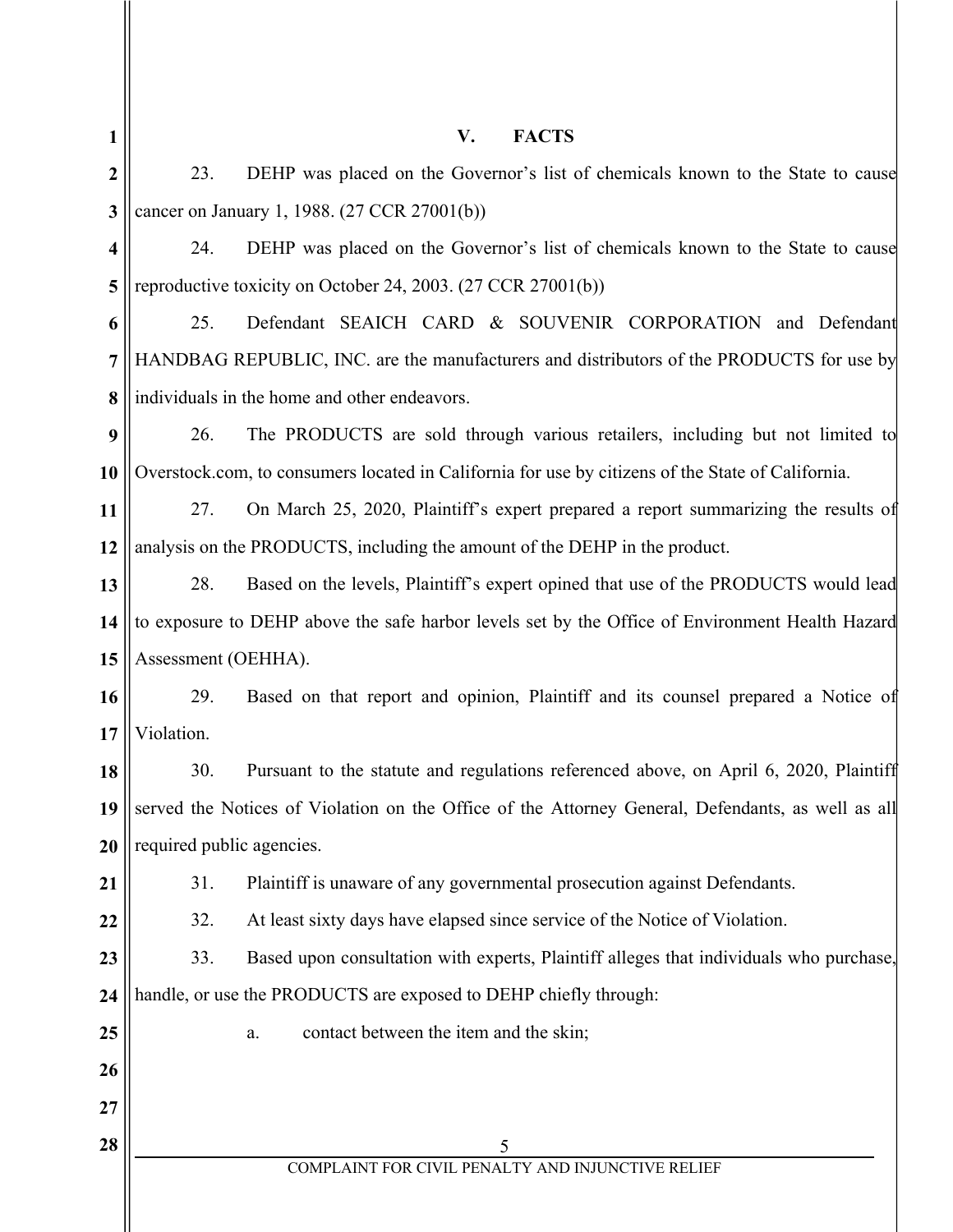**1 2 3 4 5 6 7 8 9 10 11 12 13 14 15 16 17 18 19 20 21 22 23 24 25 26 27 28**  $\parallel$  6 COMPLAINT FOR CIVIL PENALTY AND INJUNCTIVE RELIEF b. transfer of DEHP from the skin to the mouth, both by transfer of DEHP directly from the hand to mouth, and indirectly by transfer of DEHP from the skin to objects that are placed in the mouth, such as food; and c. through absorption of DEHP through the skin. 34. Such individuals are thereby exposed to the DEHP that is present on or in the PRODUCTS during the intended and reasonably foreseeable use of the PRODUCTS. 35. At all times material to this complaint, Defendants have had knowledge that the PRODUCTS contain DEHP and that an individual's skin may contact DEHP through the intended and reasonably foreseeable use of the PRODUCTS. 36. At all times material to this complaint, Defendants have had knowledge that individuals within the State of California handle the PRODUCTS, which contain DEHP. 37. At all times material to this complaint, Defendants knew that the PRODUCTS were sold throughout the State of California in large numbers, and Defendants profited from such sales. 38. Notwithstanding this knowledge, Defendants intentionally authorized and reauthorized the sale of the PRODUCTS, thereby exposing consumers to DEHP. 39. At all times material to this complaint, therefore, Defendants have knowingly and intentionally exposed individuals within the State of California to DEHP. 40. The exposure is knowing and intentional because it is the result of the Defendant's deliberate act of authorizing the sale of products known to contain DEHP, in a manner whereby these products were, and would inevitably be, sold to consumers within the state of California, and with the knowledge that the intended use of this PRODUCTS would result in exposures to DEHP by individuals within the State of California. 41. Defendants have failed to provide clear and reasonable warnings that the use of the PRODUCTS in question in California results in exposure to a chemical known to the State of California to cause cancer, birth defects, and other reproductive harm, and no such warning was provided to those individuals by any other person.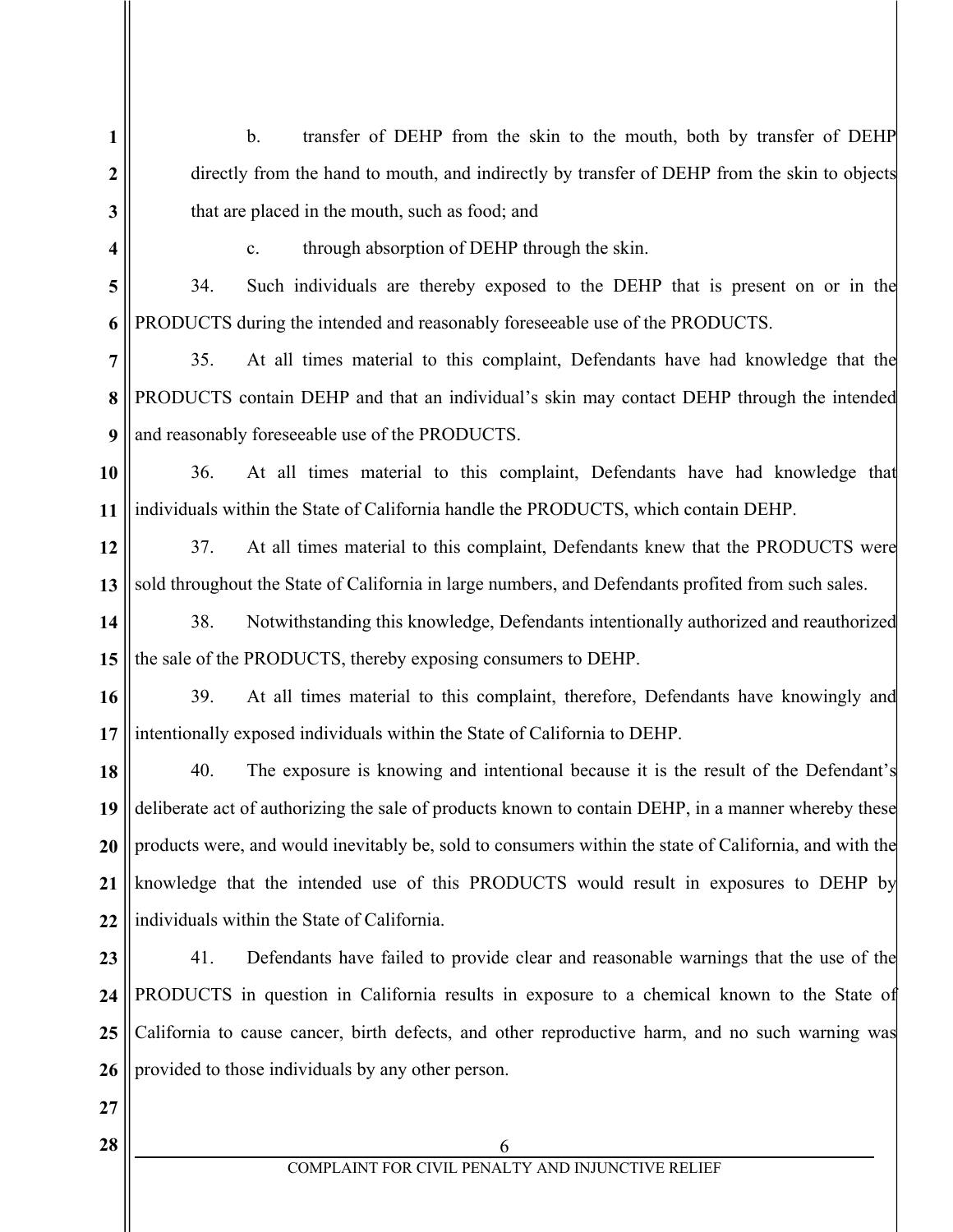| 1                | VI.<br><b>FIRST CAUSE OF ACTION</b>                                                                    |  |
|------------------|--------------------------------------------------------------------------------------------------------|--|
| $\boldsymbol{2}$ | (Against All Defendants for Violation of Proposition 65)                                               |  |
| 3                | 42.<br>Paragraphs 1 through 41 are re-alleged as if fully set forth herein.                            |  |
| 4                | 43.<br>By committing the acts alleged above, Defendants have, in the course of doing                   |  |
| 5                | business, knowingly and intentionally exposed individuals in California to chemicals known to the      |  |
| 6                | State of California to cause cancer or reproductive toxicity without first giving clear and reasonable |  |
| 7                | warning to such individuals, within the meaning of Health & Safety Code $\S 25249.6$ .                 |  |
| 8                | Said violations render Defendants liable to Plaintiffs for civil penalties not to exceed<br>44.        |  |
| 9                | \$2,500 per day for each violation, as well as other remedies.                                         |  |
| <b>10</b>        | <b>PRAYER FOR RELIEF</b>                                                                               |  |
| 11               | WHEREFORE, Plaintiff prays that the Court:                                                             |  |
| 12               | 1.<br>Pursuant to the First Cause of Action, grant civil penalties of \$2,500 per violation per        |  |
| 13               | day, going back one year from the date of filing, which at the time of filing is \$2,500;              |  |
| 14               | 2.<br>Pursuant to Health & Safety Code § 25249.7, enter such temporary restraining orders,             |  |
| 15               | preliminary injunctions, permanent injunctions, or other orders prohibiting Defendants from            |  |
| 16               | exposing persons within the State of California to Listed Chemicals caused by the use of their         |  |
| 17               | products without providing clear and reasonable warnings, as Plaintiffs shall specify in further       |  |
| 18               | application to the court;                                                                              |  |
| 19               | Award Plaintiff the costs of suit;<br>3.                                                               |  |
| 20               | Pursuant to Code of Civil Procedure § 1021.5, award Plaintiff their reasonable<br>4.                   |  |
| 21               | attorney's fees and costs of at least \$20,000 as of the filing of this Complaint, and an              |  |
| 22               | anticipated additional \$7,500 of attorney's fees to obtain a default judgment, if a default is        |  |
| 23               | entered; and                                                                                           |  |
| 24               | 5.<br>Grant such other and further relief as the court deems just and proper.                          |  |
| 25               |                                                                                                        |  |
| 26               |                                                                                                        |  |
| 27               |                                                                                                        |  |
| 28               | 7                                                                                                      |  |
|                  | COMPLAINT FOR CIVIL PENALTY AND INJUNCTIVE RELIEF                                                      |  |
|                  |                                                                                                        |  |

 $\blacksquare$